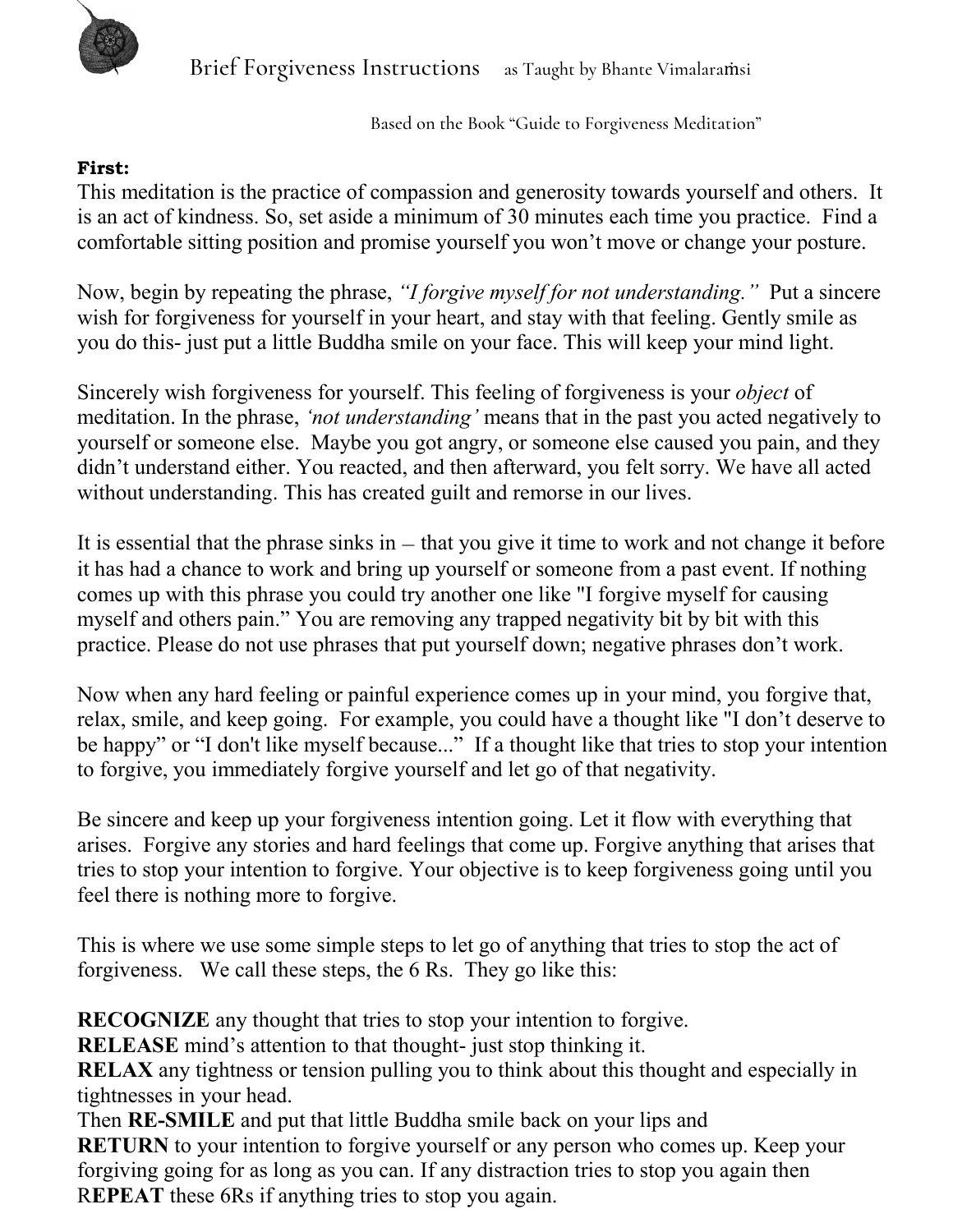## **Second:**

As you continue forgiving yourself, memories of various people and situations will come up which need your forgiveness. Your intention should shift now to forgive those persons. You repeat the same phrase you used for yourself directly to them: "I forgive YOU for not understanding."

As you do this, don't get involved in any story about what happened. In your mind just look them in the eye and forgive them. Stay with them for a while and let the wish for forgiveness take hold. This time, if you get distracted from this process, you know what to do. 6R!

Keep working with the same phrases that you used for yourself until there is relief — only then change your phrases and begin again with new reminders. Your phrases might be about forgiving yourself or for holding grudges, or for holding negative thoughts about someone. Keep your thoughts aimed at positive change and forgive those judgments.

While forgiving, you might have a thought that comes up like, "I am not going to forgive this person because they are just plain mean...they don't deserve forgiveness." 6 R that feeling, and then, keep on going with your objective. Soften and release these thoughts. Relax and re-smile as you return to forgiving.

Remember, having a sad feeling is OK and if tears come it's ok. Tears take pressure off your heart and mind. It's a good thing. So, don't be tough on yourself. Just let those tears flow. Get some tissues or a towel and let them out. Your objective is to keep your forgiveness going and completely forgive yourself and others. Then, the attachment to those memories will just fade away.

## **Third:**

It is not unusual in this meditation for the person you are working on to smile back at you and to forgive you as well. This is the potential for the third part of this practice. Some wonderful relief can arise when this naturally happens, and that can mean that you are done with that person. But, be very careful that you don't ask them to forgive you because this is all about pure compassion and generosity. Your job is to provide the right conditions for you to *receive and accept* forgiveness from them — and, this *can* happen.

If that person comes back again in another session later — that's ok. You treat them the same way again. But this time the forgiveness will go faster and more easily. Gradually they won't come up anymore. Now that person is gone. So, you go back, and quietly say the same phrase again and forgive yourself until someone else comes up, and you forgive them in the same way.

## **Going for a walk**

When your sitting ends you can go take a walk and, in your mind, as you walk, keep on gently saying, "I forgive you, you forgive me!" "I forgive you, you forgive me! — this keeps drumming into your brain that you want to stop holding onto past painful memories and forgive them. You want to let go of all these memories.